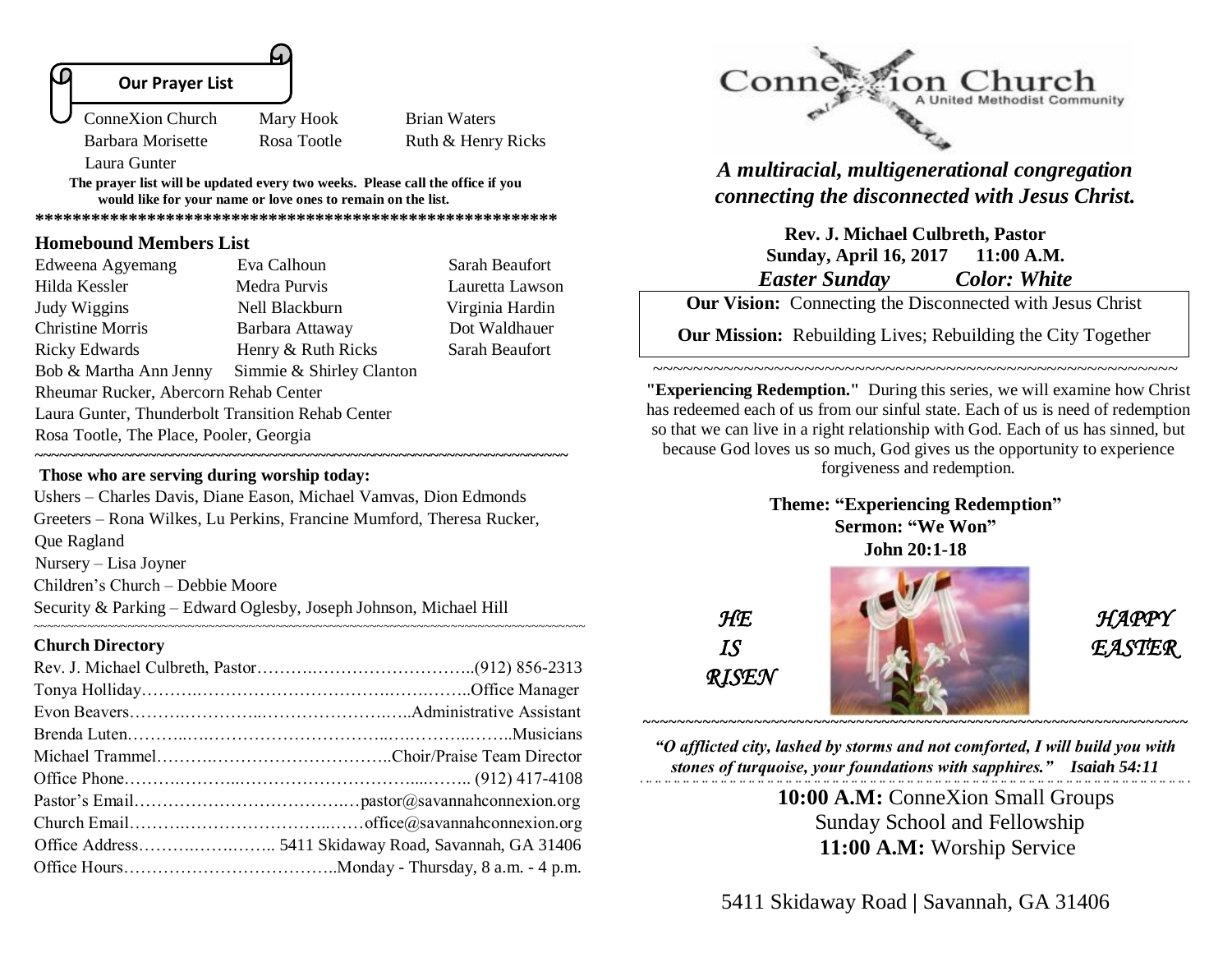| Tithes and Offering |
|---------------------|
|                     |
|                     |
|                     |

# **ConneXion Church Meeting Schedule**

# **ConneXion Church office will be closed on Monday, April 17th .**

**Tuesday, April 18 10:00 a.m. Bible Study** Tuesday Morning community bible study group will meet in the library.

**Tuesday, April 18 5:00 p.m. Bible Study** ConneXion Seniors will meet for bible study. Everyone is welcome.

**Wednesday, April 19 12 Noon Noonday Prayer** Come and pray with us. There is power in prayer.

**Wednesday, April 19 7:00 p.m. Choir Rehearsal** Adult Choir rehearsal in the sanctuary.

**Sunday, April 23 9 a.m. & 11 a.m. Worship Service** Let us be in prayer for our new early service. We are attempting to offer the community options for worship and an opportunity to get connected.

**Sunday, April 23 After service UMW Circle**



All ladies wishing to join the Saturday Morning UMW are asked to stay after church for a few minutes on April 23rd.

**CONNEXION CAFE** – Coffee, Juice, and Milk is provided in the Fellowship Hall before worship service. \*\*\*\*\*\*\*\*\*\*\*\*\*\*\*\*\*\*\*\*\*\*\*\*\*\*\*\*\*\*\*\*\*\*\*\*\*\*\*\*\*\*\*\*\*\*\*\*\*\*\*\*\*\*\*\*\*\*\*\*\*\*\*\*

**\*\*\*\*\*\*\*\*\*\*\*\*\*\*\*\*\*\*\*\*\*\*\*\*\*\*\*\*\*\*\*\*\*\*\*\*\*\*\*\*\*\*\*\*\*\*\*\*\*\*\*\*\*\*\*\*\*\*\*\*\*\*\*\*\*\*\*\*\*\*\***

**The Children's Ministry** program needs program volunteers. If you are interested in working with the children, please see Debbie Moore, Children's Coordinator. She can be reached by email:

connexionchildren@gmail.com or phone (912) 433-3279.



*Welcome! He's Alive! Peace be unto you! We are so grateful that you took this time to celebrate Christ Jesus with us today. He is alive and lives within our hearts!* 

\*\*\*\*\*\*\*\*\*\*\*\*\*\*\*\*\*\*\*\*\*\*\*\*\*\*\*\*\*\*\*\*\*\*\*\*\*\*\*\*\*\*\*\*\*\*\*\*\*\*\*\*\*\*\*\*\*\*\*\*\*\*\*\*\*\*\*\*\*\*\*

**Transportation** – Do you need a ride to church? Call the church office at (912) 417-4108 and leave your name and contact information.

\*\*\*\*\*\*\*\*\*\*\*\*\*\*\*\*\*\*\*\*\*\*\*\*\*\*\*\*\*\*\*\*\*\*\*\*\*\*\*\*\*\*\*\*\*\*\*\*\*\*\*\*\*\*\*\*\*\*\*\*\*\*\*\* Everyone is urged to attend **TNT (Thursday Night Together)** each 1st and 3rd Thursday at 6:30 p.m. in the fellowship hall. Come out and enjoy a nice meal. Children's activities are offered as well. Also, during this time Pastor Culbreth is currently leading several UMC 101 sessions which provide an overview of the United Methodist Church. Our next gathering is Thursday, May 4<sup>th</sup>. \*\*\*\*\*\*\*\*\*\*\*\*\*\*\*\*\*\*\*\*\*\*\*\*\*\*\*\*\*\*\*\*\*\*\*\*\*\*\*\*\*\*\*\*\*\*\*\*\*\*\*\*\*\*\*\*\*\*\*\*\*\*\*\*\*\*\*\*\*

**HONDURAS MISSION TRIP –** Please mark your giving envelope for "Honduras" in support of this mission. We are grateful for any support that you give. No gift is too small. God can do great things with small gifts. For details about the mission trip, any questions or interest in going on this trip, please see Monique Loadholt.

\*\*\*\*\*\*\*\*\*\*\*\*\*\*\*\*\*\*\*\*\*\*\*\*\*\*\*\*\*\*\*\*\*\*\*\*\*\*\*\*\*\*\*\*\*\*\*\*\*\*\*\*\*\*\*\*\*\*\*\*\*\*\*\*

\*\*\*\*\*\*\*\*\*\*\*\*\*\*\*\*\*\*\*\*\*\*\*\*\*\*\*\*\*\*\*\*\*\*\*\*\*\*\*\*\*\*\*\*\*\*\*\*\*\*\*\*\*\*\*\*\*\*\*\*\*\*\*\*

**United Methodist Men, South Georgia Conference Retreat** at Epworth by the Sea, April 21-22, 2017, with Dr. D. Craig Rikard, presenting. "Lord, I am Full: Teach Me to be Empty" All men are encouraged to attend. Registration forms are in the foyer. \*\*\*\*\*\*\*\*\*\*\*\*\*\*\*\*\*\*\*\*\*\*\*\*\*\*\*\*\*\*\*\*\*\*\*\*\*\*\*\*\*\*\*\*\*\*\*\*\*\*\*\*\*\*\*\*\*\*\*\*\*\*\*\*



.

**ConneXion Trustees needs our help!** Spring cleanup day around the church complex will be **May 6, 9:00 a.m. until 12 noon.** At noon we will have lunch and enjoy the fruits of our labor, the beautification of our church complex. Thank you